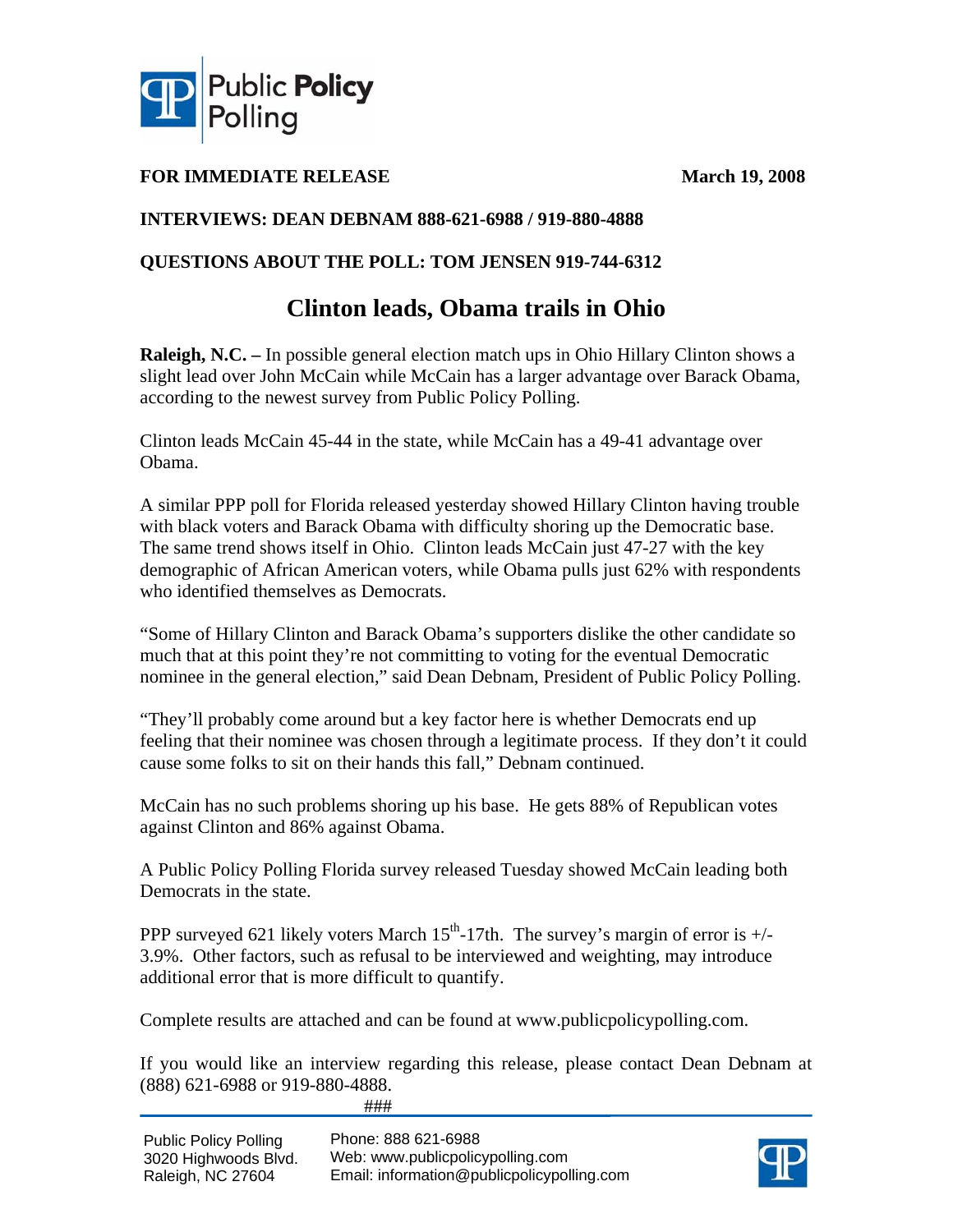

# **Ohio Survey Results**

- **Q1** If the election for President was between Democrat Hillary Clinton and Republican John McCain, who would you vote for? If Hillary Clinton, press 1. If John McCain, press 2. If you're undecided, press 3. *Clinton*..................... 45% *Undecided*............... 11% *McCain*.................... 44% **Q2** If the election for President was between Republican John McCain and Democrat Barack Obama, who would you vote for? If John McCain, press 1. If Barack Obama, press 2. If you're undecided, press 3. *McCain*............................................................ 49% *Obama*............................................................ 41% *Undecided*....................................................... 10% **Q3** I am going to name 7 issues. Which of these is most important to you? The War in Iraq, education, the economy and jobs, taxes, moral or family values, health care, or immigration. If the War in Iraq is most important, press 1. If education, press 2. If the economy and jobs, press 3. If taxes, press 4. If moral and family values, press 5. If health care, press 6. If immigration, press 7. If some other issue is most important, press 8. *War in Iraq* ............ 19% *Education* .............. 3% *Economy and jobs*. 53% *Taxes* .................... 6% 8% *Moral and family values*.................... *Health care*............ 5% *Immigration* ........... 5% *Other*..................... 1%
- **Q4** If you are a woman, press 1, if a man, press 2. *Women* ................... 49% *Men*......................... 51%
- **Q5** If you are a Democrat, press 1. If a Republican, press 2. If other, press 3. *Democrat* ........................................................ 48% *Republican*...................................................... 32% *Other*............................................................... 20% **Q6** If you are white, press 1. If you are African
- American, press 2. If other, press 3. *White* ...................... 82% *Other*....................... 6% African American ....12%
- **Q7** If you are 18 to 29 years old, press 1 now. If you are 30 to 45, press 2. If you are 46 to 65, press 3. If older than 65, press 4.

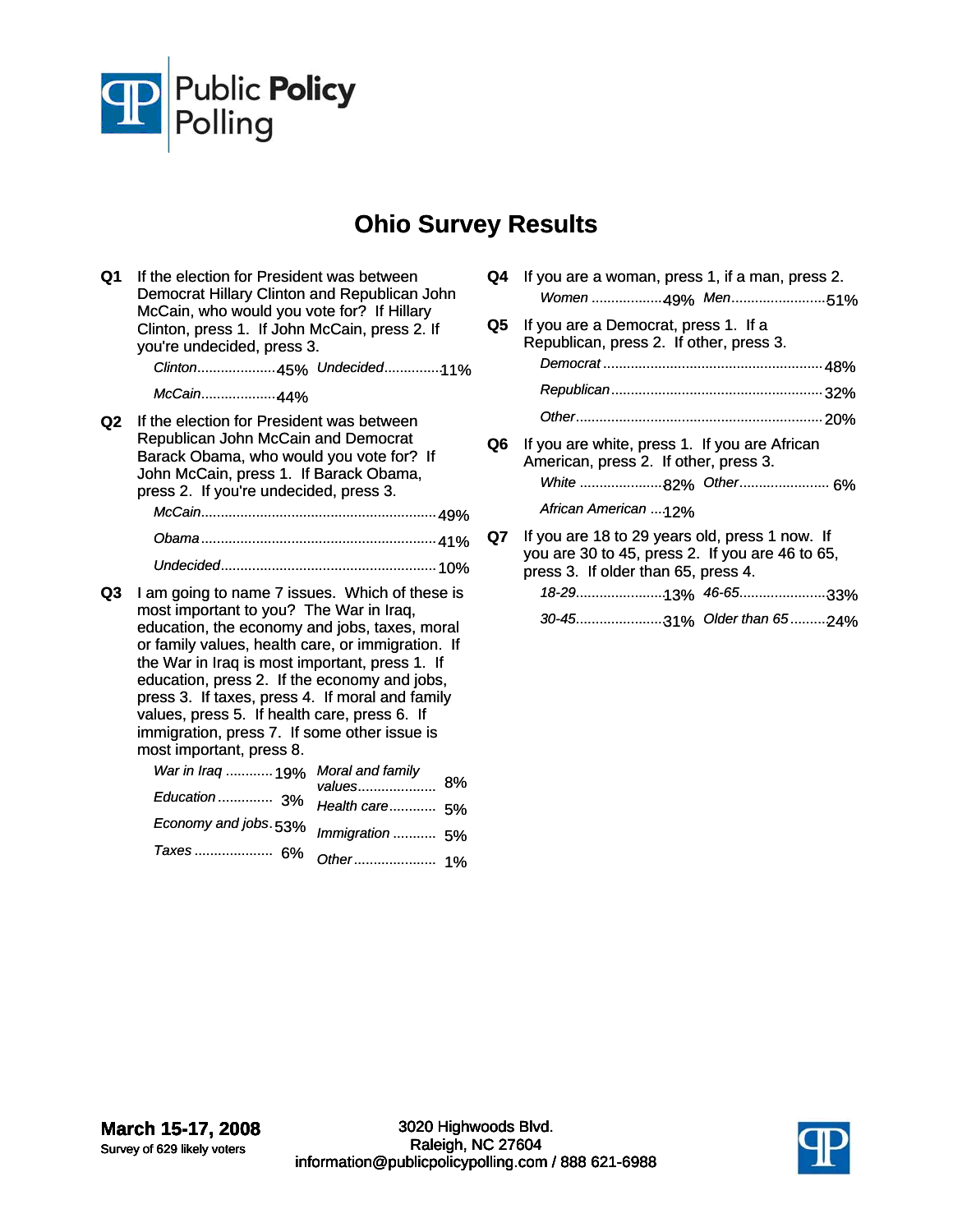

#### **Crosstabs**

|                       |     | Gender         |         |
|-----------------------|-----|----------------|---------|
|                       |     | Base Women Men |         |
| <b>Clinton/McCain</b> |     |                |         |
| <b>Clinton</b>        | 45% |                | 53% 38% |
| <b>McCain</b>         | 44% |                | 35% 53% |
| <b>Undecided</b>      | 11% | 13%            | 9%      |

|                  |     | Gender         |         |
|------------------|-----|----------------|---------|
|                  |     | Base Women Men |         |
| McCain/Obama     |     |                |         |
| <b>McCain</b>    | 49% |                | 44% 54% |
| <b>Obama</b>     | 41% |                | 43% 38% |
| <b>Undecided</b> | 10% | 13%            | 7%      |

|                        |     | Party |                                |     |
|------------------------|-----|-------|--------------------------------|-----|
|                        |     |       | Base Democrat Republican Other |     |
| <b>IClinton/McCain</b> |     |       |                                |     |
| <b>Clinton</b>         | 45% | 76%   | 7%                             | 33% |
| <b>McCain</b>          | 44% | 12%   | 88%                            | 50% |
| <b>Undecided</b>       | 11% | 12%   | 5%                             | 17% |

|                  |     | Party |                                |     |
|------------------|-----|-------|--------------------------------|-----|
|                  |     |       | Base Democrat Republican Other |     |
| McCain/Obama     |     |       |                                |     |
| <b>McCain</b>    | 49% | 27%   | 86%                            | 44% |
| Obama            | 41% | 62%   | 12%                            | 37% |
| <b>Undecided</b> | 10% | 11%   | 3%                             | 19% |

|                       |     | Race |                                      |     |
|-----------------------|-----|------|--------------------------------------|-----|
|                       |     |      | African<br>Base White American Other |     |
| <b>Clinton/McCain</b> |     |      |                                      |     |
| <b>Clinton</b>        | 45% | 46%  | 47%                                  | 34% |
| <b>McCain</b>         | 44% | 46%  | 27%                                  | 46% |
| Undecided             | 11% | 8%   | 27%                                  | 20% |

|                  |     | Race |                                      |         |
|------------------|-----|------|--------------------------------------|---------|
|                  |     |      | African<br>Base White American Other |         |
| McCain/Obama     |     |      |                                      |         |
| McCain I         | 49% | 54%  |                                      | 27% 31% |
| <b>Obama</b>     | 41% | 36%  | 69%                                  | 46%     |
| <b>Undecided</b> | 10% | 10%  | 4%                                   | 23%     |

|                 |             | Age             |             |        |                     |
|-----------------|-------------|-----------------|-------------|--------|---------------------|
|                 | <b>Base</b> | $18 -$<br>29    | $30-$<br>45 | $46 -$ | Older<br>65 than 65 |
| lClinton/McCain |             |                 |             |        |                     |
| <b>Clinton</b>  |             | 45% 43% 39% 49% |             |        | 48%                 |
| <b>McCain</b>   |             | 44% 42% 50% 40% |             |        | 42%                 |
| Undecided       |             | 11% 15% 11% 10% |             |        | 10%                 |

|              |             | Age                         |                                         |        |                       |
|--------------|-------------|-----------------------------|-----------------------------------------|--------|-----------------------|
|              | <b>Base</b> | $18 - 1$<br>29 <sub>1</sub> | $\begin{array}{c} 30 \\ 45 \end{array}$ | $46 -$ | Older<br>$65$ than 65 |
| McCain/Obama |             |                             |                                         |        |                       |
| McCain I     |             | 49% 43% 54% 47%             |                                         |        | 49%                   |
| Obama        |             | 41% 48% 35% 43%             |                                         |        | 42%                   |
| Undecided    |             | 10% 9% 11% 10%              |                                         |        | 9%                    |